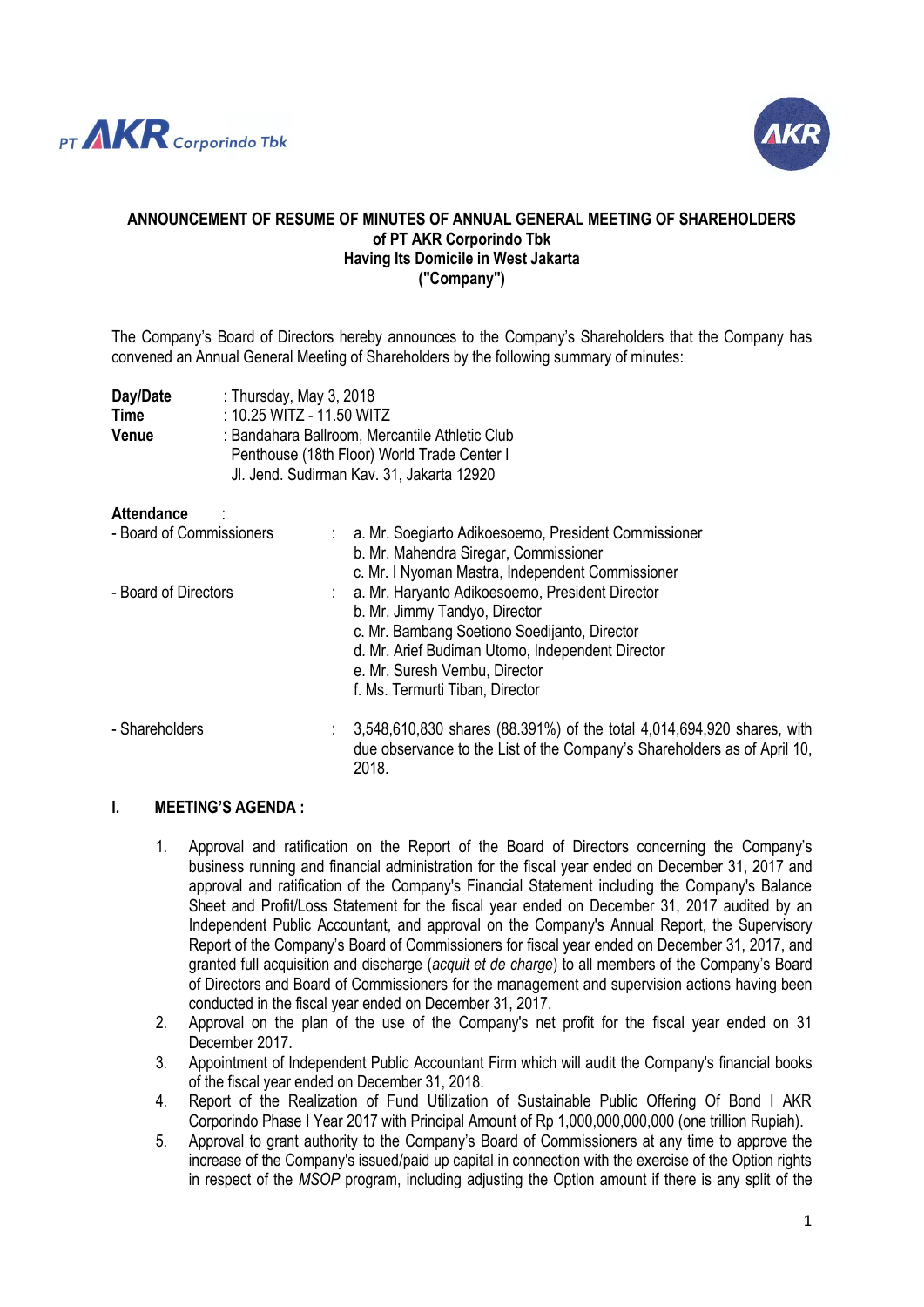Company's share nominal value which has been decided by the GMS and conducted under prevailing rules and regulations.

# **II. FULFILLMENT OF LEGAL PROCEDURE FOR MEETING ORGANIZING:**

- 1. To Submit the Notice on the plan of organizing a Meeting to Financial Services Authority (hereinafter referred to as "*OJK*") through the Company's letter :
	- a. dated March 20, 2018 Number 012/L-AKR-CS/2018 regarding the Annual General Meeting of Shareholders (AGMS) and the Extraordinary General Meeting of Shareholders (EGMS) of PT AKR Corporindo Tbk.
	- b. dated March 27, 2018 Number 013/L-AKR-CS/2018 regarding the Changes of Agenda of the General Meeting of Shareholders (GMS) of PT AKR Corporindo Tbk.
- 2. To advertise the Announcement to the Company's shareholders through advertisements respectively in Bisnis Indonesia newspaper/daily, Indonesia Stock Exchange website, and the Company's website (www.akr.co.id), all of which are advertised on Tuesday, dated March 27, 2018.
- 3. To advertise the Invitation to the Company's shareholders through advertisements respectively in Bisnis Indonesia newspaper/daily, Indonesia Stock Exchange website, and the Company's website (www.akr.co.id), all of which are advertised on Wednesday, dated April 11, 2018.

# **III. DECISION MEETING:**

# **THE FIRST MEETING AGENDA**

- The Meeting provided opportunity to the attending shareholders and attorneys of the shareholders to ask questions and/or give opinions relating to the First Meeting's Agenda.
- On the occasion there was 1 (one) question or opinion from the attending shareholders and or attorneys of the shareholders.
- Decision-making was conducted by voting or orally.
- That results of the voting are as follows:
	- a. the shareholders which states abstain amount to 8,922,700 shares or equal to 0.25% of the total valid shares that present in the Meeting.
	- b. no shareholder declaring disagree.
	- c. shareholders stating to agree were 3,539,688,130 shares or 99.75% of the total valid shares that present in the Meeting.

In accordance with paragraph 10 of Article 12 of the Company's Articles of Association, the abstention/blank voice shall be deemed to be in the same vote as the majority ones, accordingly the total pro votes amount to 3,548,610,830 shares or 100% of the total valid shares that present at the Meeting decide to approve the proposal of the First Meeting's decision.

- The First Meeting's Decision are as follows :
	- a. Approved the Company's Annual Report for the fiscal year ended on December 31, 2017 which, inter alia, contains the Report of the Board of Directors concerning the Company's business management and financial administration as well as the report of the Board of Commissioners on their supervisory task for the fiscal year ended on December 31, 2017.
	- b. Ratified the Company's Financial Statement for the fiscal year 2017 audited by "PURWANTONO, SUNGKORO & SURJA" Public Accounting Firm (a member firm of Ernst & Young Global Limited) with the opinion "fairly in all material respects" as proven by the report dated March 16, 2017 Number RPC - 5877/PSS/2018.
	- c. Provided full acquittal and discharge ("*volledig acquit et de charge*") to all members of the Company's Board of Directors and Board of Commissioners for the management and supervisory actions that they have conducted during the fiscal year 2017, provided that such actions include the actions relating to business activities that are derived from the Company's main business activities and reflect in the Company's Financial Statements for the fiscal year ended on December 31, 2017 and in view of the Report of the Company's Board of Directors for the fiscal year ended on December 31, 2017.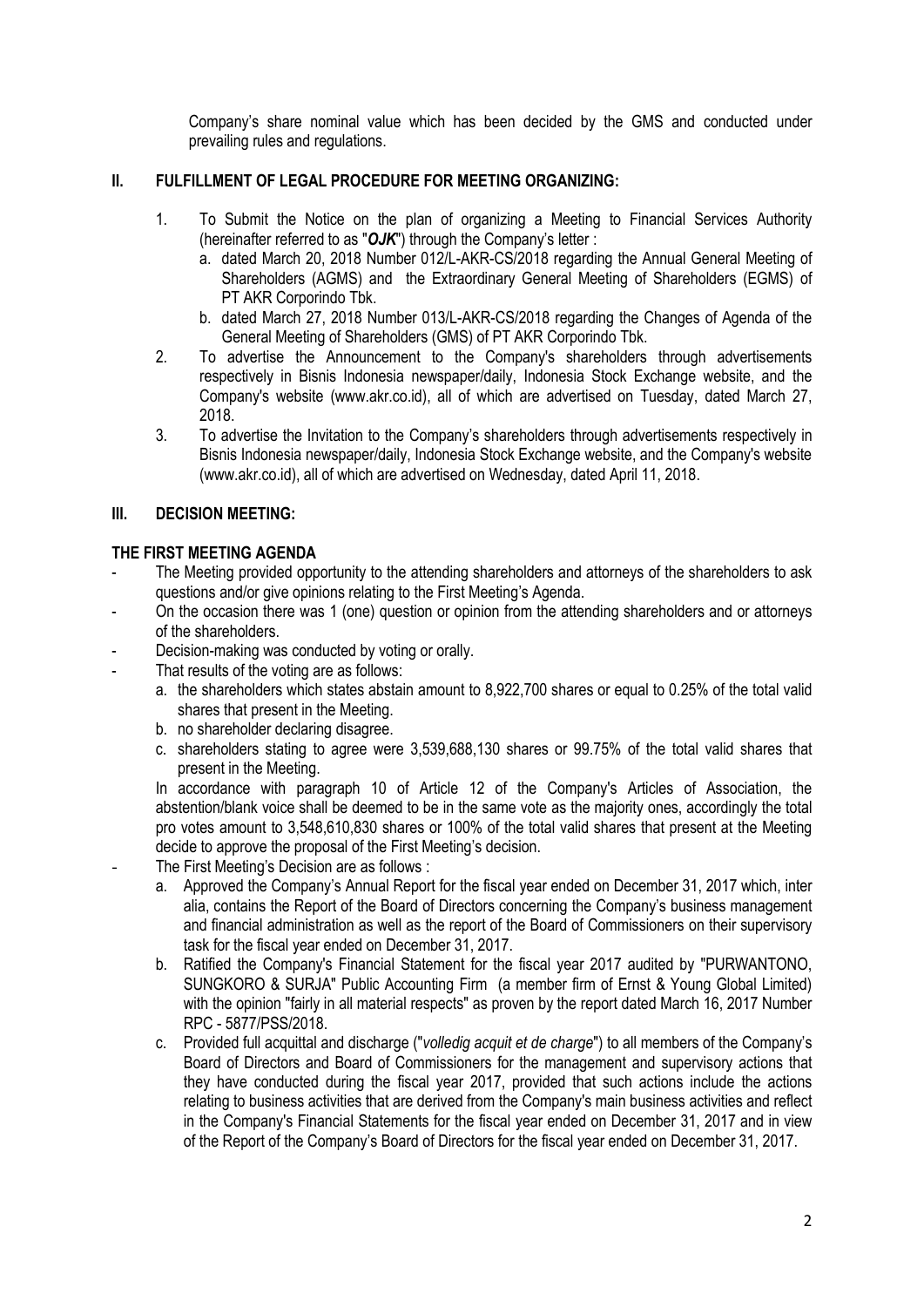# **THE SECOND MEETING'S AGENDA**

- The Meeting provided an opportunity to the shareholders and the proxies of the shareholders to ask question and/or provide opinions relating to the Second Meeting's Agenda.
- In that occasion there was no question or opinion from the attending shareholders and or proxies of the shareholders.
- Decision making was conducted by voting and orally.
	- That the results of the voting are as follows:
	- a. no shareholder declaring to abstain.
		- b. the shareholders who declared disagree were 232,400 shares or equal to 0.01% of the total valid shares attending the Meeting.
		- c. the shareholders who declared to agree were 3,548,378,430 shares or equal to 99.99% of the total valid shares attending the Meeting.
	- Then the proposed decision for the Second Meeting Agenda was approved with majority vote.
	- Decisions of the Second Meeting Agenda are as follows :
- 1. Approved the use of Net Income attributable to the owner of the parent entity amounting to Rp. 1,201,667,169,000 (one trillion two hundred and one billion six hundred and sixty seven million one hundred and sixty nine thousand Rupiah), as follows:
	- a. Rp. 200,000,000 for the Reserve Fund in accordance with Article 70 of the Law on Limited Liability Company and Article 23 of the Company's Articles of Association.
	- b. the amount of Rp. 801,483,719,000 (eight hundred and one billion four hundred and eighty three million seven hundred and nineteen thousand Rupiah) shall be distributed to all legitimate shareholders of the Company as cash dividends or 66.69% (sixty six point sixty nine percent) of the Net Income attributable to the owners of the parent entity, deducted by the amount of interim dividends which had been previously distributed to the shareholders based on :

-The Board of Directors Decision dated July 25, 2017 that the amount of Rp. 400,014,227,000 (four hundred billion fourteen million two hundred and twenty seven thousand Rupiah) or Rp. 100 (one hundred Rupiah) per share with the number of shares outstanding at that time were 4,000,142,270 (four billion one hundred and forty two thousand two hundred and seventy) shares.

Further the dividends to be paid to the shareholders Rp. 401,469,492,000 (were four hundred and one billion four hundred and sixty nine million four hundred and seventy two thousand Rupiah) or Rp. 100 (one hundred Rupiah) per share with the number of shares outstanding at this time was 4,014,694,920 (four billion fourteen million six hundred and seventy four thousand nine hundred and twenty) shares.

Furthermore, the Cash Dividend payment was executed by stipulating the date of the Shareholder List (Recording Date), dated May 16, 2018 up to 16.00 Western Indonesia Time Zone, subject to the date of Cum and Ex dividends in accordance with the Indonesia Stock Exchange Regulations, and also to authorize the Board of Directors to further regulate the procedures for the distribution of dividends in accordance with the applicable laws and regulations.

- c. the remaining amount of Rp. 399,983,450,000 (three hundred ninety nine billion nine hundred and eighty three million four hundred and fifty thousand Rupiah) was recorded as the Retained Profit and used as the Company's Working Capital.
- 2. Provided power and authority to the Company's Board of Directors to perform all necessary actions relating to the implementation of the Company's net profit use for the fiscal year ended on December 31, 2017.

## **THE THIRD MEETING'S AGENDA**

- The Meeting provided opportunities to the shareholders and proxy of the shareholders who presented to ask questions and/or provide opinions relating to the Third Meeting's Agenda.
- On the occasion there was no question or opinion from the attending shareholders and or the proxy of the shareholders.
- Decision making was conducted by voting or orally.
	- Whereas the results of the voting are as follows :
		- a. no shareholder declaring to abstain.
		- b. the shareholders who declared to disagree amounted to 22,319,750 shares or equal to 0.63% of the total valid shares attending the Meeting.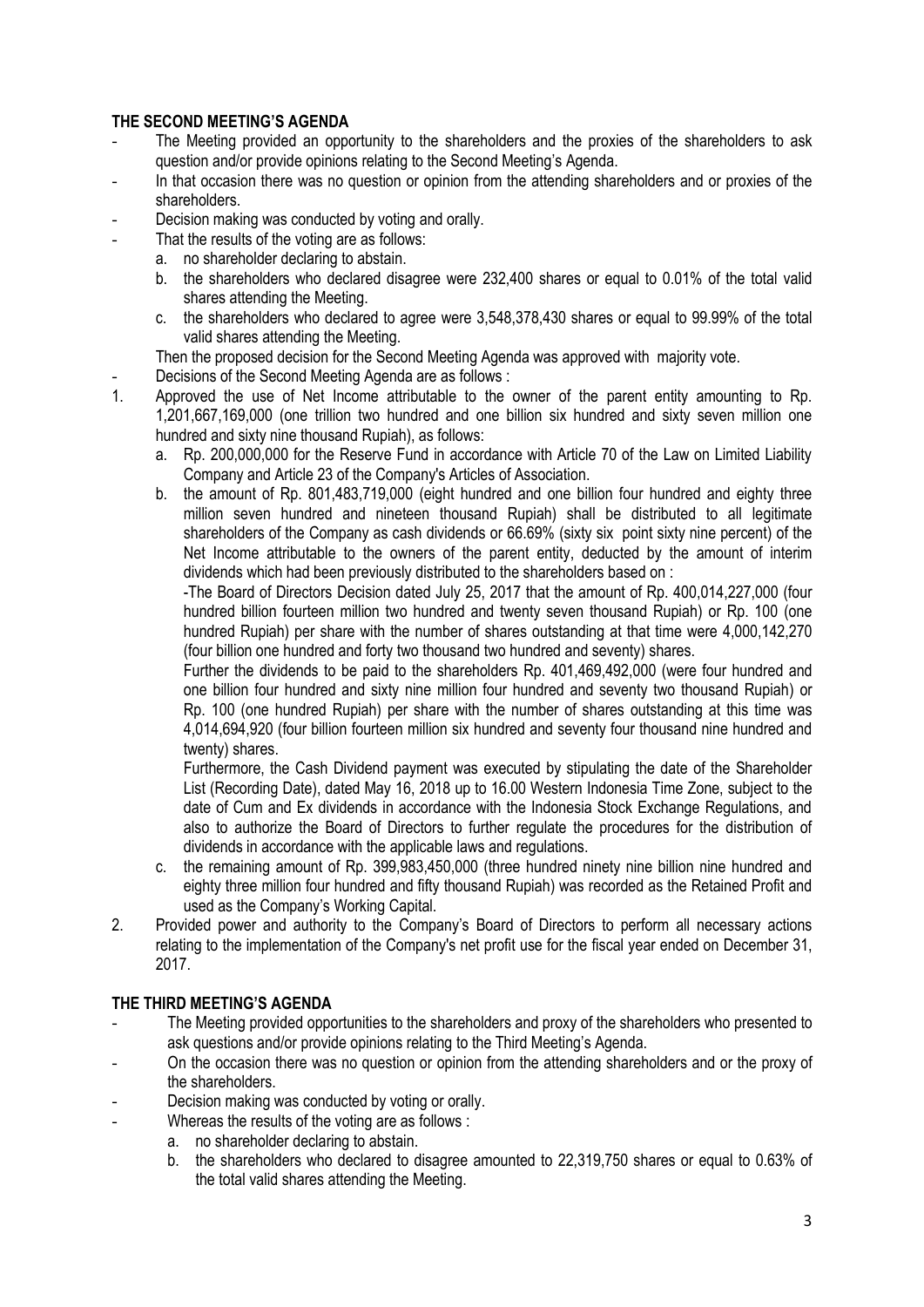- c. the shareholders who declared to agree amounted to 3,526,291,080 shares or equal to 99.37% of the total valid shares attending the Meeting.
- Then the proposed decision for the Second Meeting Agenda was approved with majority vote.
- Decision of the Third Meeting Agenda are as follows :
	- 1. Appointed Purwantono, Sungkoro & Surja Public Accountant Firm (a member firm of Ernst & Young Global Limited) to audit the Company's consolidated Financial Statements for fiscal year of 2018 and authorize the Company's Board of Commissioners in determining honorarium and other requirements in accordance with applicable provisions in connection with the appointment of the public accountant office.
	- 2. To provide authorization and authority to the Board of Commissioners to appoint a Substitute Public Accounting Firm for auditing the Company's consolidated Financial Statements for the fiscal year of 2018, including to determine honorarium and other requirements in accordance with applicable provisions, in the event that the Public Accountant Firm is hindered or unable to execute its duties due to any reasons.

# **THE FOURTH MEETING'S AGENDA**

- The Meeting provided opportunities to the shareholders and proxy of the shareholders who presented to ask questions and/or provide opinions relating to the Fourth Meeting's Agenda.
- On that occasion there were no questions or opinions from the attending shareholders and or attorney of the shareholders.
- Decision making was conducted by voting or orally.
- Whereas results of the voting are as follows:
	- a. no shareholder declaring to abstain.
	- b. no shareholder declaring disagree.

Amounted to 3,548,610,830 shares or equal to 100% of all shares that are legitimate are present in the Meeting decides to approve the proposed decisions of the Fourth Meeting Agenda by deliberation for consensus.

Decision of the Fourth Meeting's Agenda is as follows :

Accepted Report of the Realization of Fund Utilization of Sustainable Public Offering Of Bond I AKR Corporindo Phase I Year 2017 with Principal Amount of Rp 1,000,000,000,000 (one trillion Rupiah).

## **THE FIFTH MEETING AGENDA**

- The Meeting provided opportunities to the shareholders and proxy of the shareholders who presented to ask questions and/or provide opinions relating to the Fifth Meeting's Agenda.
- On the occasion there was 1 (one) question or opinion from the attending shareholders and or attorneys of the shareholders.
- Decision making was conducted by voting or orally.
- Whereas results of the voting are as follows:
	- a. the shareholders stating to abstain amounted to 893,600 shares or 0.024% of the total valid shares attending the Meeting.
	- b. the shareholders who declared disagree were 401,410,969 shares or 11.311% of the total valid shares attending the Meeting.
	- c. The shareholders who agreed were 3,146,360,261 shares or 88.665% of the total valid shares attending the Meeting.

In accordance with Article 12 paragraph 10 of the Company's Articles of Association, the abstain/blank votes shall be deemed to be in the same votes as the majority ones, accordingly the total pro votes were 3,147,199,861 shares or 88.689% of the total valid shares attending the Meeting decided to approve the proposed decisions of the Fifth Meeting's Agenda.

- Decisions of the Fifth Meeting are as follows:
	- 1. To provide authority to the Company's Board of Commissioners to at any time approve the increase of the Company's issued/paid up capital in connection with the implementation of Option Rights in relation to the Company's *MSOP* Program; and
	- 2. To provide authorization and authority with substitution right to the Company's Board of Directors to execute such decisions, including but not limited to make or ask to be made all necessary deeds, letters and documents, present before competent authorities, including Notaries, in